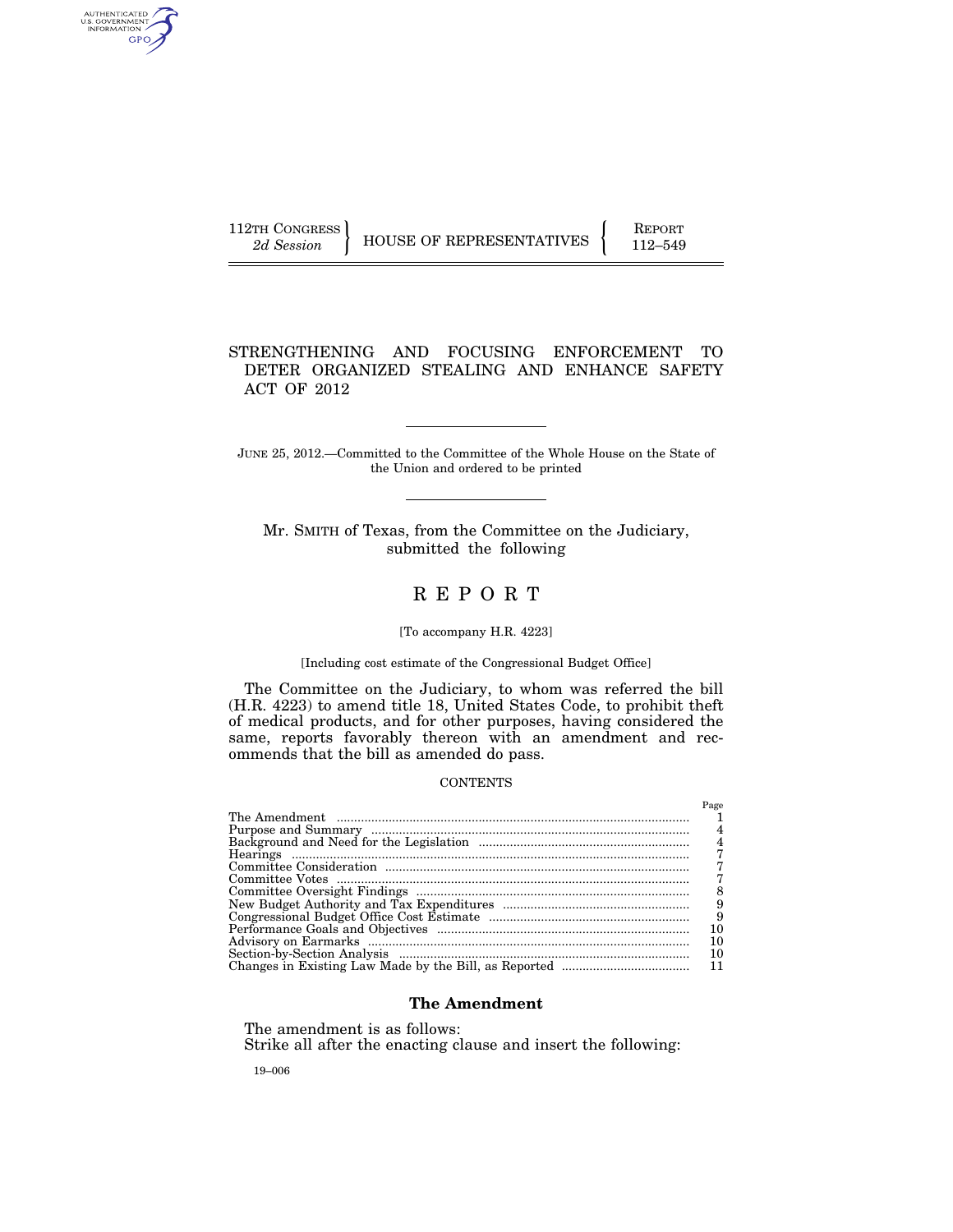**SECTION 1. SHORT TITLE.** 

This Act may be cited as the ''Strengthening and Focusing Enforcement to Deter Organized Stealing and Enhance Safety Act of 2012'' or the ''SAFE DOSES Act''.

#### **SEC. 2. THEFT OF MEDICAL PRODUCTS.**

(a) PROHIBITED CONDUCT AND PENALTIES.—Chapter 31 of title 18, United States Code, is amended by adding at the end the following:

## **''§ 670. Theft of medical products**

"(a) PROHIBITED CONDUCT.—Whoever, in, or using any means or facility of, interstate or foreign commerce—

 $(1)$  embezzles, steals, or by fraud or deception obtains, or knowingly and unlawfully takes, carries away, or conceals a pre-retail medical product;

''(2) knowingly and falsely makes, alters, forges, or counterfeits the labeling or documentation (including documentation relating to origination or shipping) of a pre-retail medical product;

 $\degree$ (3) knowingly possesses, transports, or traffics in a pre-retail medical product that was involved in a violation of paragraph  $(1)$  or  $(2)$ ;

"(4) with intent to defraud, buys, or otherwise obtains, a pre-retail medical product that has expired or been stolen;

''(5) with intent to defraud, sells, or distributes, a pre-retail medical product that is expired or stolen; or

 $(6)$  attempts or conspires to violate any of paragraphs  $(1)$  through  $(5)$ ;

shall be punished as provided in subsection (c) and subject to the other sanctions provided in this section.

''(b) AGGRAVATED OFFENSES.—An offense under this section is an aggravated offense if—

''(1) the defendant is employed by, or is an agent of, an organization in the supply chain for the pre-retail medical product; or

 $\sqrt[a]{(2)}$  the violation—

"(A) involves the use of violence, force, or a threat of violence or force; "(B) involves the use of a deadly weapon;

''(C) results in serious bodily injury or death, including serious bodily injury or death resulting from the use of the medical product involved; or

 $\mathcal{L}(D)$  is subsequent to a prior conviction for an offense under this section. "(c) CRIMINAL PENALTIES.—Whoever violates subsection (a)-

" $(1)$  if the offense is an aggravated offense under subsection  $(b)(2)(C)$ , shall be fined under this title or imprisoned not more than 30 years, or both;

"(2) if the value of the medical products involved in the offense is \$5,000 or greater, shall be fined under this title, imprisoned for not more than 15 years, or both, but if the offense is an aggravated offense other than one under subsection  $(b)(2)(C)$ , the maximum term of imprisonment is 20 years; and

''(3) in any other case, shall be fined under this title, imprisoned for not more than 3 years, or both, but if the offense is an aggravated offense other than one under subsection  $(b)(2)(C)$ , the maximum term of imprisonment is 5 years.

''(d) CIVIL PENALTIES.—Whoever violates subsection (a) is subject to a civil penalty in an amount not more than the greater of—

''(1) three times the economic loss attributable to the violation; or

''(2) \$1,000,000.

''(e) DEFINITIONS.—In this section—

"(1) the term 'pre-retail medical product' means a medical product that has not yet been made available for retail purchase by a consumer;

" $(2)$  the term 'medical product' means a drug, biological product, device, medical food, or infant formula;

"(3) the terms 'device', 'drug', 'infant formula', and 'labeling' have, respectively, the meanings given those terms in section 201 of the Federal Food, Drug, and Cosmetic Act;

''(4) the term 'biological product' has the meaning given the term in section 351 of the Public Health Service Act;

" $(5)$  the term 'medical food' has the meaning given the term in section  $5(b)$ of the Orphan Drug Act; and

"(6) the term 'supply chain' includes manufacturer, wholesaler, repacker, ownlabeled distributor, private-label distributor, jobber, broker, drug trader, transportation company, hospital, pharmacy, or security company.''.

(b) CLERICAL AMENDMENT.—The table of sections at the beginning of chapter 31 of title 18, United States Code, is amended by adding after the item relating to section 669 the following:

''670. Theft of medical products.''.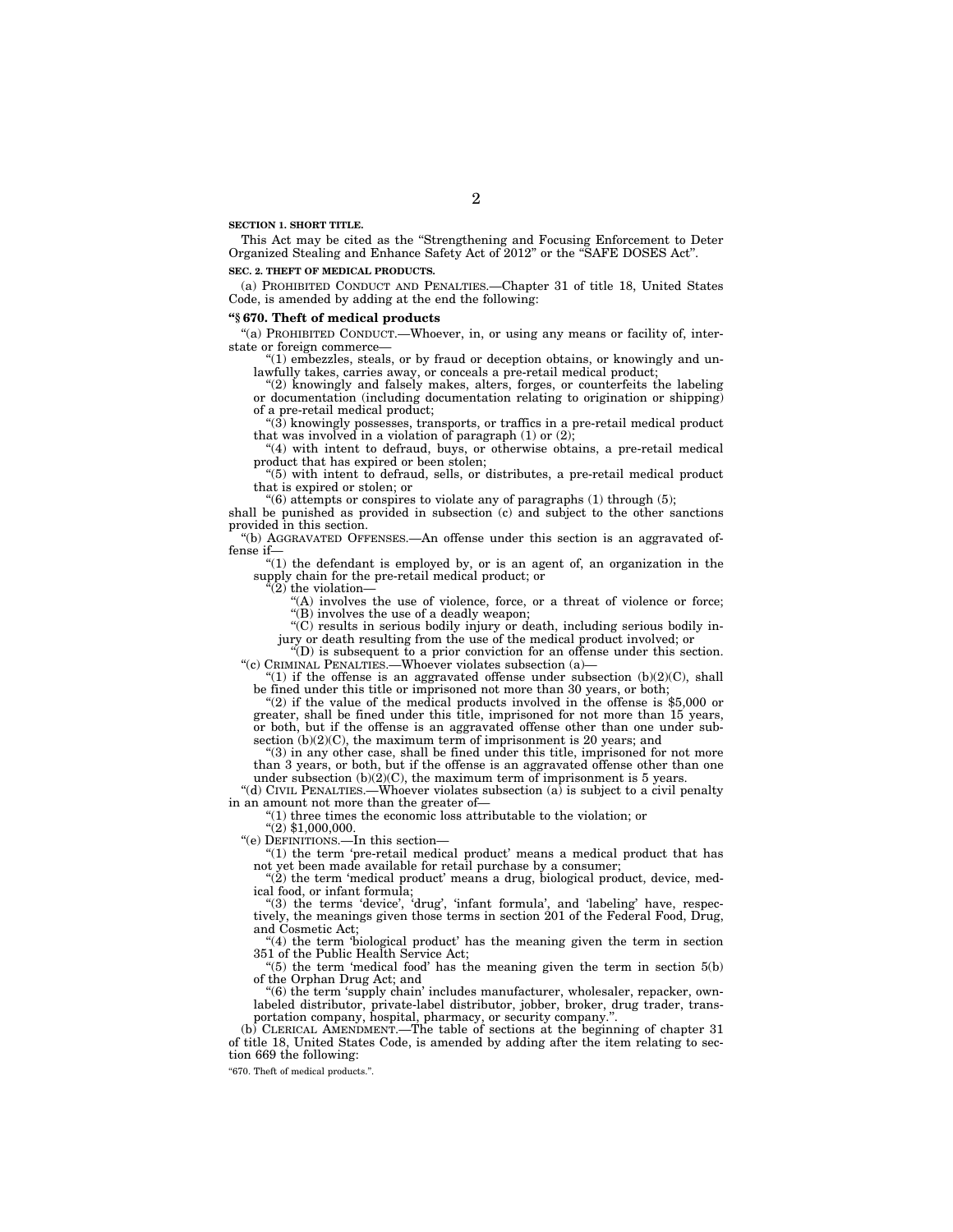#### **SEC. 3. CIVIL FORFEITURE.**

Section  $981(a)(1)(C)$  of title 18, United States Code, is amended by inserting "670," after "657.".

#### **SEC. 4. PENALTIES FOR THEFT-RELATED OFFENSES.**

(a) INTERSTATE OR FOREIGN SHIPMENTS BY CARRIER.—Section 659 of title 18, United States Code, is amended by adding at the end of the fifth undesignated paragraph the following: ''If the offense involves a pre-retail medical product (as defined in section 670), it shall be punished under section 670 unless the penalties provided for under this section are greater.".<br>(b) RACKETEERING.—

(1) TRAVEL ACT VIOLATIONS.—Section 1952 of title 18, United States Code, is amended by adding at the end the following:

''(d) If the offense under this section involves an act described in paragraph (1) or (3) of subsection (a) and also involves a pre-retail medical product (as defined in section 670), the punishment for the offense shall be the same as the punishment for an offense under section 670 unless the punishment under subsection (a) is greater.

(2) MONEY LAUNDERING.—Section 1957(b)(1) of title 18, United States Code, is amended by adding at the end the following: ''If the offense involves a pre-retail medical product (as defined in section 670) the punishment for the offense shall be the same as the punishment for an offense under section 670 unless

the punishment under this subsection is greater.'' (c) BREAKING OR ENTERING CARRIER FACILITIES.—Section 2117 of title 18, United States Code, is amended by adding at the end of the first undesignated paragraph the following: ''If the offense involves a pre-retail medical product (as defined in section 670) the punishment for the offense shall be the same as the punishment for an offense under section 670 unless the punishment under this section is greater.''.

(d) STOLEN PROPERTY.— (1) TRANSPORTATION OF STOLEN GOODS AND RELATED OFFENSES.—Section 2314 of title 18, United States Code, is amended by adding at the end of the sixth undesignated paragraph the following: ''If the offense involves a pre-retail medical product (as defined in section 670) the punishment for the offense shall be the same as the punishment for an offense under section 670 unless the punishment under this section is greater."

(2) SALE OR RECEIPT OF STOLEN GOODS AND RELATED OFFENSES.—Section 2315 of title 18, United States Code, is amended by adding at the end of the fourth undesignated paragraph the following: ''If the offense involves a pre-retail med-ical product (as defined in section 670) the punishment for the offense shall be the same as the punishment for an offense under section 670 unless the punishment under this section is greater.''.

(e) PRIORITY GIVEN TO CERTAIN INVESTIGATIONS AND PROSECUTIONS.—The Attorney General shall give increased priority to efforts to investigate and prosecute of-fenses under section 670 of title 18, United States Code, that involve pre-retail medical products.

#### **SEC. 5. AMENDMENT TO EXTEND WIRETAPPING AUTHORITY TO NEW OFFENSE.**

Section 2516(1) of title 18, United States Code, is amended—

(1) by redesignating paragraph (s) as paragraph (t); (2) by striking ''or'' at the end of paragraph (r); and

(3) by inserting after paragraph (r) the following: ''(s) any violation of section 670 (relating to theft of medical products); or''.

#### **SEC. 6. REQUIRED RESTITUTION.**

Section 3663A(c)(1)(A) of title 18, United States Code, is amended—<br>
(1) in clause (ii), by striking "or" at the end;<br>
(2) in clause (iii), by striking "or" at the end and inserting "or"; and<br>
(3) by adding at the end the and''.

#### **SEC. 7. DIRECTIVE TO UNITED STATES SENTENCING COMMISSION.**

(a) IN GENERAL.—Pursuant to its authority under section 994 of title 28, United States Code, and in accordance with this section, the United States Sentencing Commission shall review and, if appropriate, amend the Federal sentencing guidelines and policy statements applicable to persons convicted of offenses under section 670 of title 18, United States Code, as added by this Act, section 2118 of title 18, United States Code, or any another section of title 18, United States Code, amended by this Act, to reflect the intent of Congress that penalties for such offenses be sufficient to deter and punish such offenses, and appropriately account for the actual harm to the public from these offenses.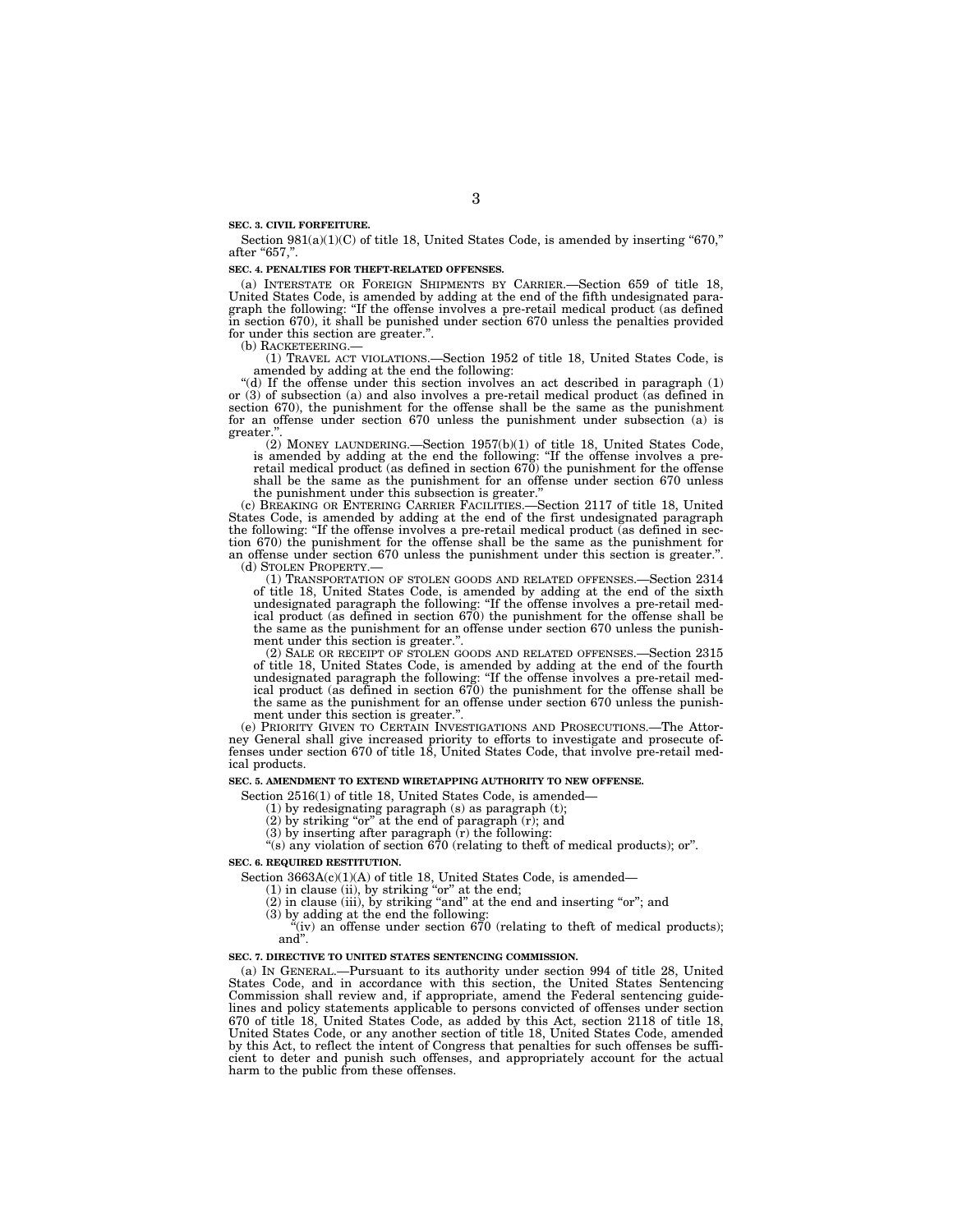(b) REQUIREMENTS.—In carrying out this section, the United States Sentencing Commission shall—

(1) consider the extent to which the Federal sentencing guidelines and policy statements appropriately reflect—

(A) the serious nature of such offenses;

(B) the incidence of such offenses; and

(C) the need for an effective deterrent and appropriate punishment to prevent such offenses;

 $(2)$  consider establishing a minimum offense level under the Federal sentencing guidelines and policy statements for offenses covered by this Act;

(3) account for any additional aggravating or mitigating circumstances that might justify exceptions to the generally applicable sentencing ranges;

(4) ensure reasonable consistency with other relevant directives, Federal sentencing guidelines and policy statements;

(5) make any necessary conforming changes to the Federal sentencing guidelines and policy statements; and

(6) ensure that the Federal sentencing guidelines and policy statements adequately meet the purposes of sentencing set forth in section  $3553(a)(2)$  of title 18, United States Code.

#### **Purpose and Summary**

This bill combats large-scale theft of pre-retail medical cargo, including life-saving drugs on which millions of Americans rely to cure illness, before it enters the stream of commerce. Specifically, the legislation: increases sentences for the theft, transportation, and storage of medical product cargo; enhances penalties for those who knowingly obtain stolen medical products for resale into the supply chain; increases sentences when injury or death results from ingestion of a stolen substance or where the defendant is employed by an organization in the supply chain; provides law enforcement tools such as wiretaps; and provides restitution to victims injured by stolen medical products.

#### **Background and Need for the Legislation**

Medical product cargo theft poses significant health risks to patients who are unaware that their medicines have been stolen and improperly cared for before being sold back into the legitimate supply chain.

Sophisticated and enterprising criminal organizations are stealing large quantities of medical products and selling them via the wholesale market into legitimate pharmacies and hospitals. They are putting patient safety at risk because improperly cared-for medical products can be ineffective or harmful, and such damaged products are often impossible for health care professionals to identify. High-value pharmaceuticals, including treatments for serious diseases, are frequent targets. Unfortunately, these high-value items are the very type of sensitive products that need the most careful handling and temperature control. Many medical products can become ineffective if stored at the wrong temperature, even for a brief time. Yet, under current law, the theft of life-saving medical supplies is punished to the same degree as the theft of stereo equipment or clothing.

The criminal organizations hijack tractor-trailers at rest stops, break into warehouses and evade alarm systems, forge shipping documents, produce high-quality counterfeit labels with altered expiration dates and lot numbers, and otherwise thwart the intense security measures used by the industry. Some employ sophisticated surveillance equipment and techniques in order to learn exactly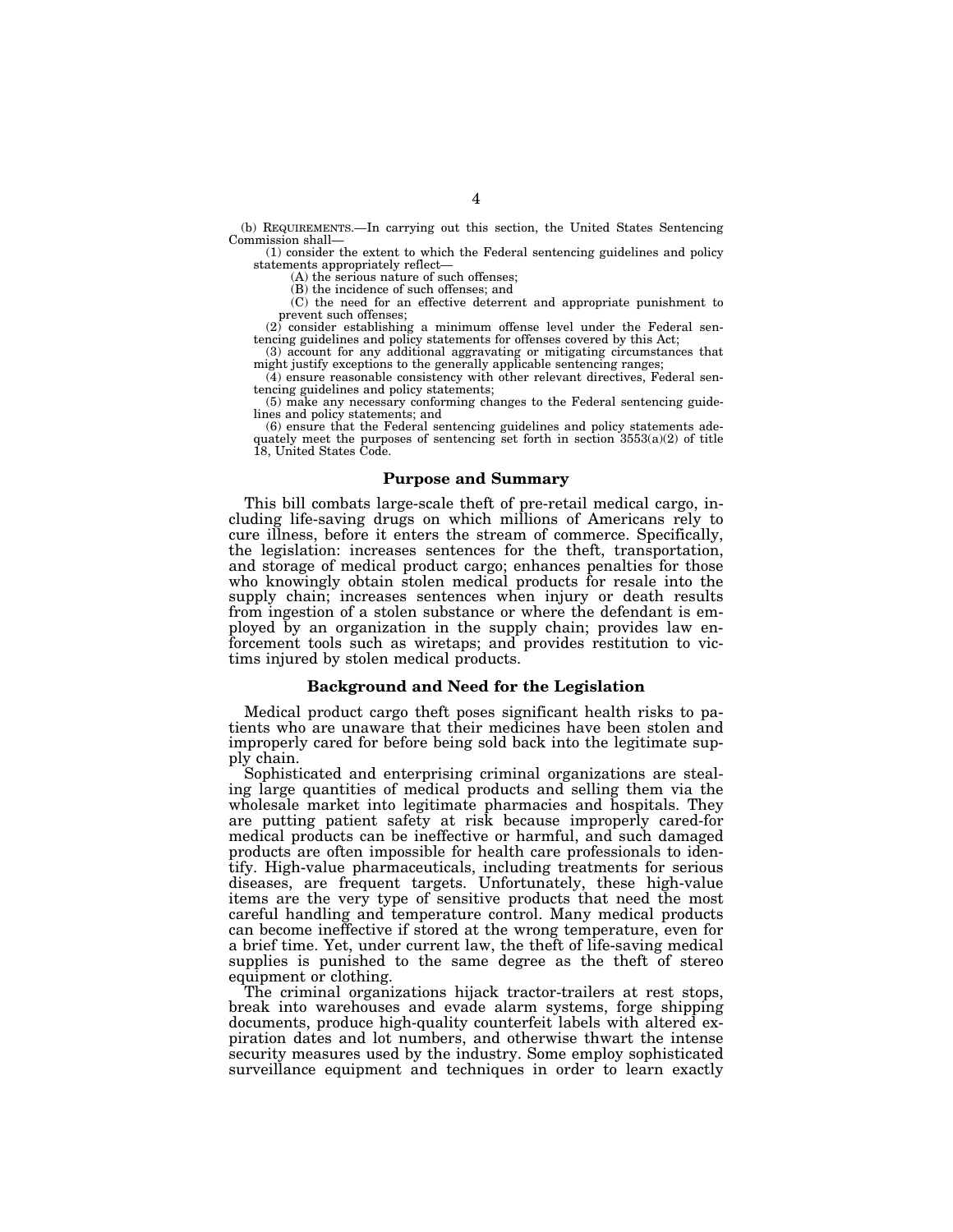when and where they can steal the particular shipments they want.

Some prominent examples include:

- In 2009, thieves stole 129,000 vials of insulin (worth approximately \$11 million) in North Carolina. A few months later (in June), the Food and Drug Administration (FDA) received a report that some of the vials had been reintroduced into the supply chain when a diabetic patient reported to a medical center in Houston with an adverse reaction after using insulin from the stolen lot. The FDA issued a warning that the insulin had likely not been kept refrigerated correctly and could still be in the market. The spoiled product was ultimately found in pharmacies in 17 states, with at least 2 additional patients experiencing adverse reactions. An investigation linked the theft to an organized crime ring, and while some arrests have been made, more than 125,000 vials of insulin remain unaccounted for.
- Over \$75 million of prescription drugs, including treatments for cancer, heart disease, and neurological disorders including depression, ADHD and schizophrenia, were stolen from a warehouse in Enfield, Connecticut in March 2010.1 The burglary was one of the largest pharmaceutical heists in history. The criminals broke into the secure facility on a weekend by cutting a hole in the roof and repelling into the storage area. They disabled the alarm system and loaded dozens of crates onto a tractor-trailer. Arrests and indictments were made in May 2012 and fortunately, nearly all the stolen product was recovered.2
- A truckload of insulin worth \$39 million was stolen in 2009 from a truck stop near Somerset, Pennsylvania. The trailer was eventually located with the product still inside but no arrests were made.
- Drugs that treat kidney failure, ADHD, schizophrenia, rheumatoid arthritis and ovarian cancer were stolen in three separate incidents between 2008 and 2009. The prescription drugs, worth over \$3 million in total, were taken during a distribution center break-in and in two separate trailer break-ins. The FBI made an arrest in only one of the three incidents, and the criminal was convicted.
- A trailer containing insulin and hormone therapy medication was stolen from a truck yard in Plainfield, Indiana in 2007. The investigation yielded evidence that a Cuban theft ring located in South Florida may have been responsible. Items from this theft have shown up in transaction records and warehouse seizures in other investigations—demonstrating a possible connection between different organized theft rings.
- In 2008, a truck container in the custody of a third-party shipper was stolen from its storage lot. Police tracked the

<sup>1</sup> Amir Efrati & Peter Loftus, *Lilly Drugs Stolen in Warehouse Heist,* WALL ST. J., Mar. 17,

<sup>2010;</sup> Ian Yarett, *The \$75 Million Pharmaceutical Heist,* NEWSWEEK, Mar. 17, 2010. 2Peter Applebome & Kristin Hussey, *2 Brothers Accused in Huge Theft of Prescription Drugs,*  N. Y. TIMES, May 3, 2012.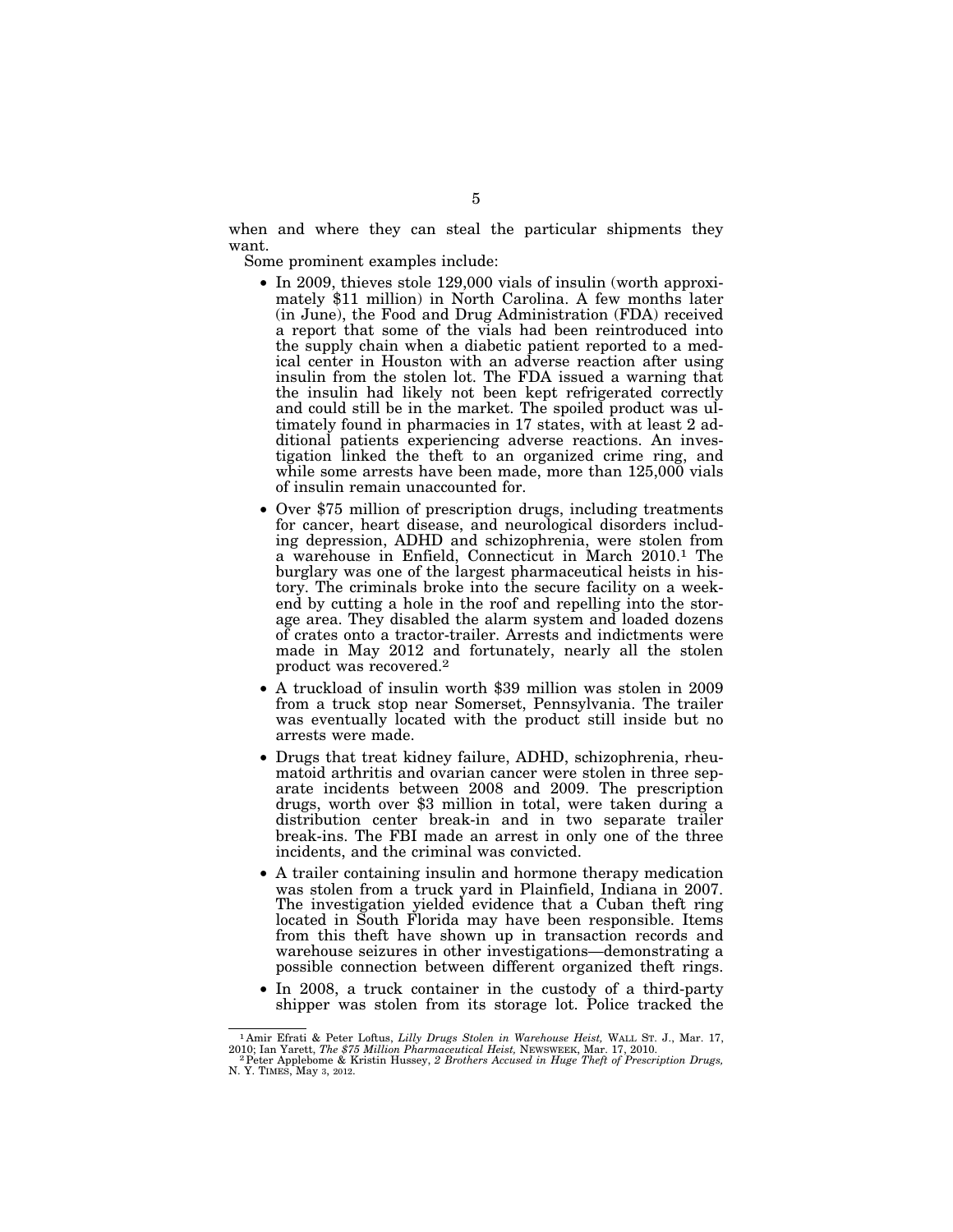container and eventually recovered the contents—but no arrests were made.

• In at least 10 separate incidents between 2006 and 2010, thieves have stolen large amounts of infant formula from tractor-trailers. Such thefts have occurred in multiple states. Only two arrests and prosecutions have resulted. The product was recovered in a handful of the incidents.

In order to deter future incidents such as these, and to provide law enforcement with the tools necessary to disrupt and dismantle the criminal organizations that are carrying them out, the SAFE DOSES Act:

- Increases sentences for the theft, transportation and storage of medical product cargo, including: a maximum sentence of 30 years where serious injury or death result; 20 years for the other aggravated offenses (unless the value is less than \$5,000, in which case the maximum is 5 years); 15 years for products worth more than \$5,000; and 3 years for products worth less than \$5,000;
- Enhances penalties for the "fences" who knowingly obtain stolen medical products for resale into the supply chain;
- Provides law enforcement an ability to access tools such as wiretaps in appropriate cases;
- Provides restitution to victims injured by stolen medical products;
- Creates an aggravated felony where the defendant is an ''insider" (employee or agent) of a company in the supply chain; uses violence or force or a deadly weapon; causes serious bodily injury; or is a repeat offender of this law;
- Provides for civil penalties; and
- Changes other theft-related offenses to make sure that a person charged under such offenses for theft of pre-retail medical products shall be sentenced in accordance with (the new) section 670, unless the penalties provided for under the amended section are otherwise higher.

This legislation is supported by the Coalition for Patient Safety and Medicine Integrity, a group of pharmaceutical, medical device and medical products companies whose purpose is to protect patients from the risks posed by stolen and inappropriately handled medical products re-entering the legitimate supply chain. Members of the Coalition include Abbott, Eli Lilly, GlaxoSmithKline, Johnson & Johnson, Novartis, Novo Nordisk, Sanofi, PhRMA and the Healthcare Distribution Management Association (HDMA). The Coalition's efforts are supported by the Pharmaceutical Security Institute, the National Insurance Crime Bureau (NICB), and the Biotechnology Industry Organization (BIO). The Committee on the Judiciary received letters of support for H.R. 4223 from: the following organizations: Alliance for Patient Access; Global Healthy Living Foundation; Men's Health Network; National Council for Community Behavioral Healthcare; Prostate Health Education Network (PHEN); and National Community Pharmacists Association.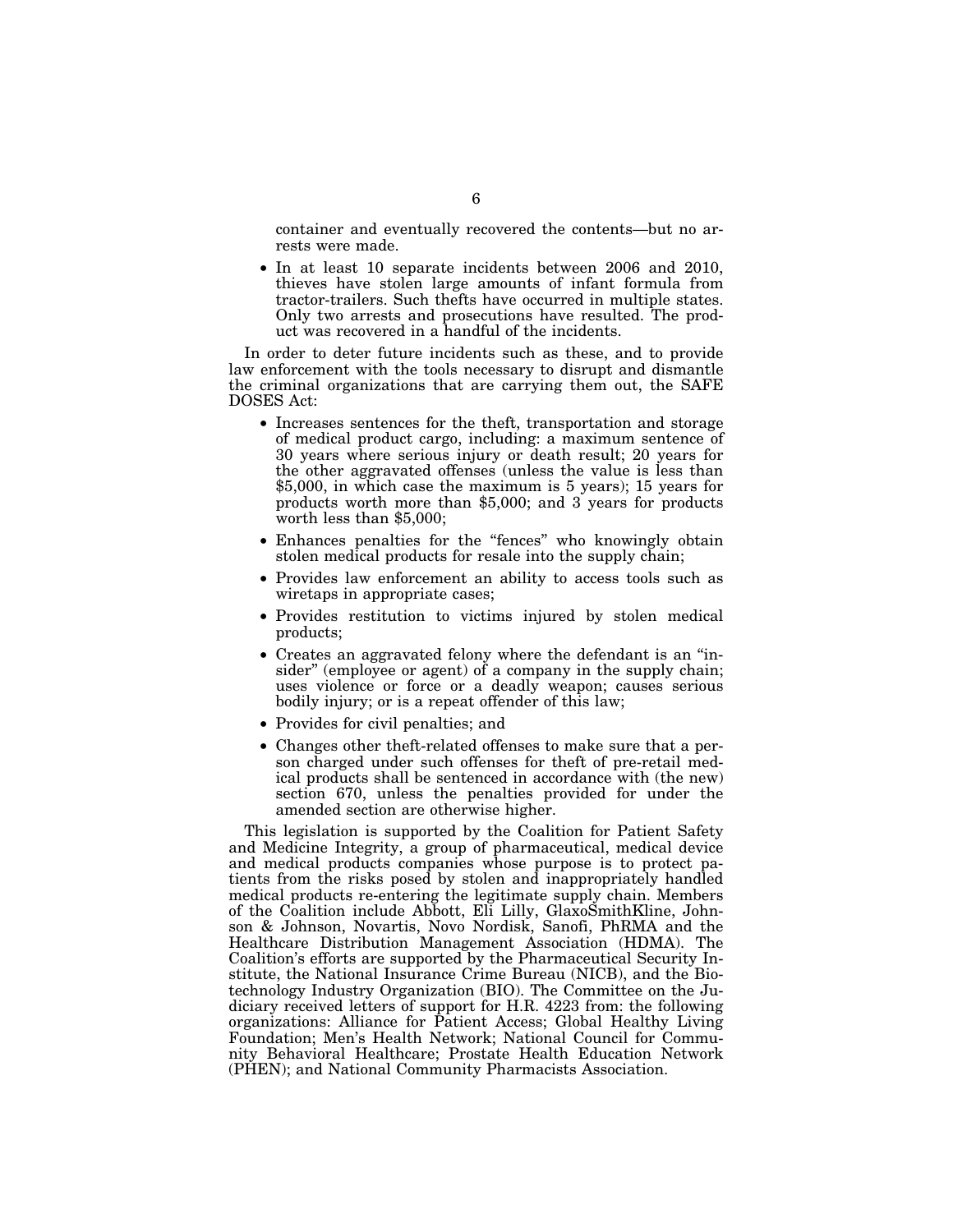On March 28, 2012, the Committee on the Judiciary held a hearing on H.R. 4223. Testifying in favor of H.R. 4223, Tom Kubic, President and CEO of the Pharmaceutical Security Institute (''PSI''), said that, ''[l]arge-scale medical product theft is a significant problem," and that passage of H.R. 4223 "will allow law enforcement to utilize well-established investigative tools against an increasingly sophisticated criminal element that traffic in stolen medical products without regard for public safety.''

H.R. 4223 creates a new section within Title 18 to establish penalties for the theft and trafficking of pre-retail medical products. The bill is targeted to address those who knowingly steal medical products before they enter the stream of commerce, and traffic in them before they reach authorized providers. The bill is not intended to address those who do not have knowledge of the nature of the products they steal. The bill is structured in such a way that mens rea is required for all elements of the offense, including the knowledge that the contraband in question are pre-retail medical products.

The Senate Judiciary Committee unanimously approved a companion bill on March 8, 2012.

#### **Hearings**

The Committee's Subcommittee on Crime, Terrorism and Homeland Security held 1 day of hearings on H.R. 4223, on March 28, 2012. Testimony was received from Thomas T. Kubic, President and CEO, Pharmaceutical Security Institute.

#### **Committee Consideration**

On June 6, 2012, the Committee on the Judiciary met in open session and ordered the bill H.R. 4223 favorably reported, with an amendment, by voice vote, a quorum being present.

### **Committee Votes**

Mr. Sensenbrenner offered a manager's amendment, agreed to by voice vote, which made several small changes to track language in the Senate version of the bill, S. 1002. The manager's amendment clarified the *mens rea* standard to ensure that the law would not capture inadvertent or unknowing conduct. It did so by inserting ''knowingly,'' in paragraphs (1) and (2) of the new Section 670.

The manager's amendment also clarified that the aggravated of-<br>fense can apply in thefts of less than \$3,000 and that the maximum penalty for such crimes is 5 years. Also in the aggravated offense section, the manager's amendment changed the wording slightly to reflect the effect of prior convictions. The manager's amendment also made a minor jurisdictional change so the interstate commerce nexus reads: ''In, or using any means or facility of, interstate or foreign commerce.

In compliance with clause 3(b) of rule XIII of the Rules of the House of Representatives, the Committee advises that the following rollcall vote occurred during the Committee's consideration of H.R. 4223:

1. Amendment by Mr. Polis to include ''medical marijuana'' as a pre-retail medical product for the purposes of the Act. Defeated 10– 15.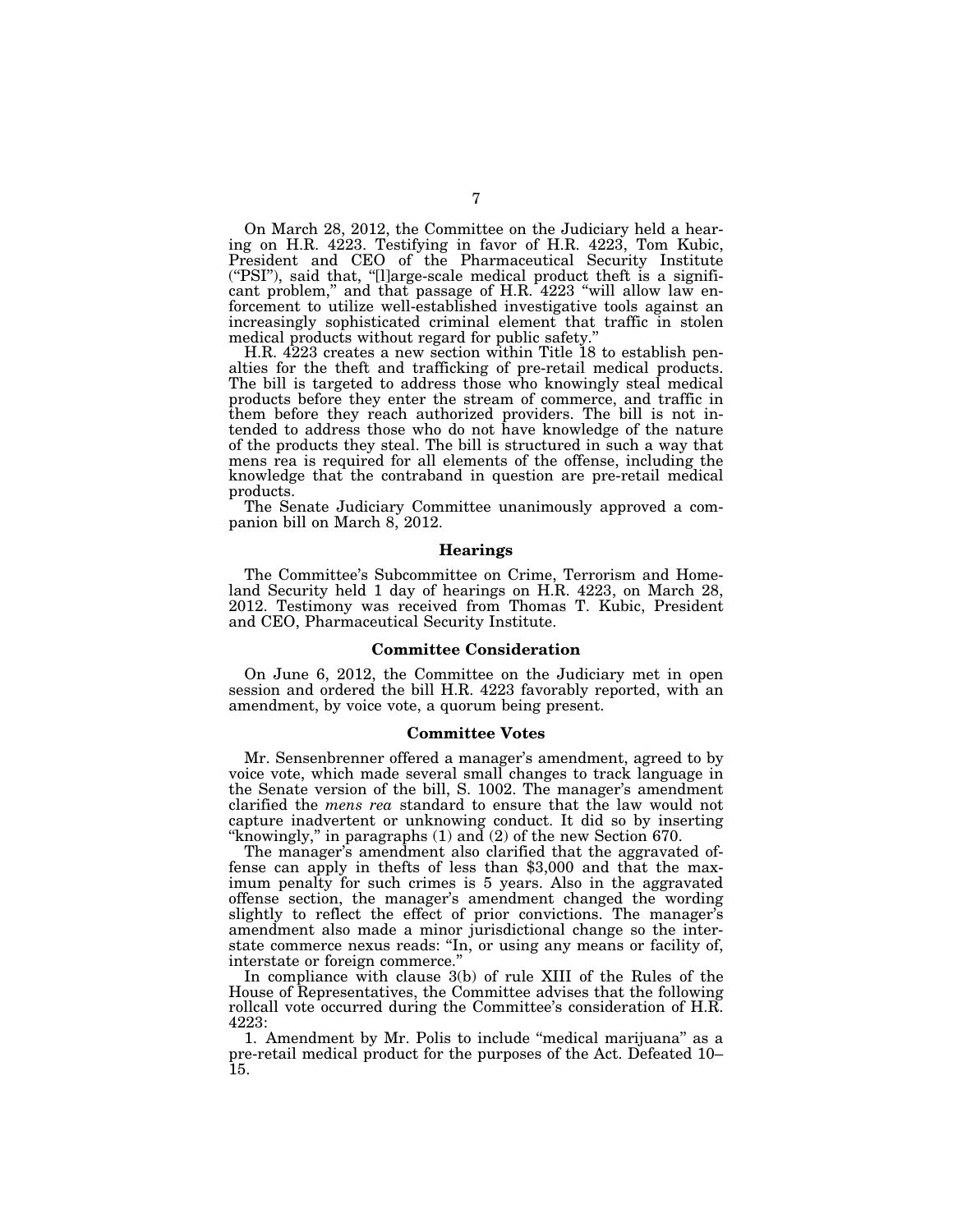ROLLCALL NO. 1

|                                            | Ayes | Nays | Present |
|--------------------------------------------|------|------|---------|
|                                            |      | χ    |         |
|                                            |      | χ    |         |
|                                            |      |      |         |
|                                            |      |      |         |
|                                            |      |      |         |
|                                            |      |      |         |
|                                            |      | χ    |         |
| Mr. Issa ……………………………………………………………………………………… |      |      |         |
|                                            |      |      |         |
|                                            |      |      |         |
|                                            |      | x    |         |
|                                            |      | χ    |         |
|                                            |      | χ    |         |
|                                            |      |      |         |
|                                            |      |      |         |
|                                            |      |      |         |
|                                            |      | χ    |         |
|                                            |      | χ    |         |
|                                            |      | χ    |         |
|                                            |      | χ    |         |
|                                            |      | χ    |         |
|                                            |      | χ    |         |
|                                            |      | χ    |         |
|                                            |      | χ    |         |
|                                            | χ    |      |         |
|                                            |      |      |         |
|                                            | χ    |      |         |
| Mr. Scott                                  | χ    |      |         |
|                                            | χ    |      |         |
|                                            |      |      |         |
|                                            |      |      |         |
|                                            | χ    |      |         |
|                                            |      |      |         |
|                                            | χ    |      |         |
|                                            |      | χ    |         |
|                                            | χ    |      |         |
|                                            |      |      |         |
|                                            |      |      |         |
|                                            | χ    |      |         |
|                                            | χ    |      |         |
|                                            | χ    |      |         |
|                                            | 10   | 15   |         |

# **Committee Oversight Findings**

In compliance with clause  $3(c)(1)$  of rule XIII of the Rules of the<br>House of Representatives, the Committee advises that the findings<br>and recommendations of the Committee, based on oversight activi-<br>ties under clause  $2(b)(1$ port.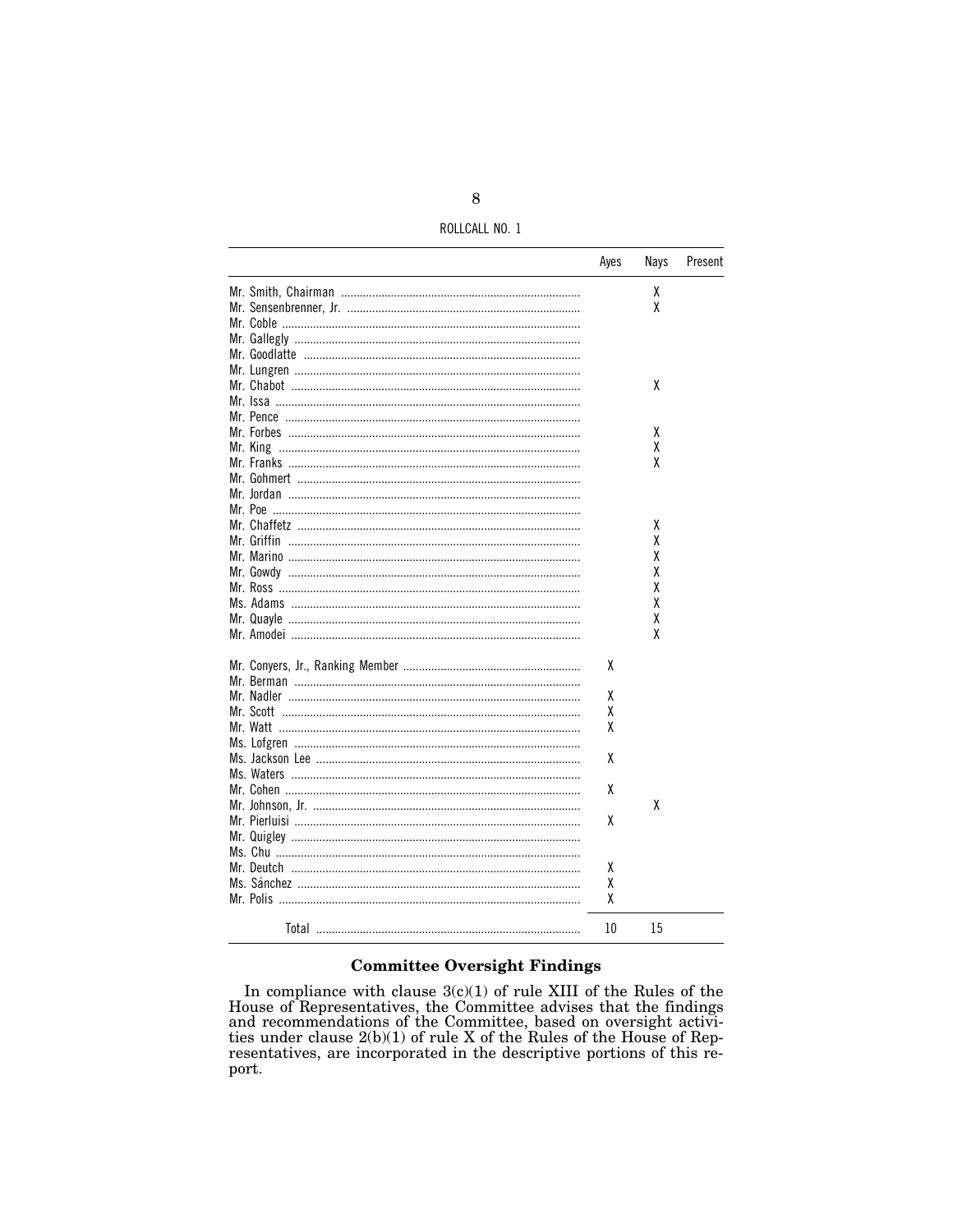### **New Budget Authority and Tax Expenditures**

Clause  $3(c)(2)$  of rule XIII of the Rules of the House of Representatives is inapplicable because this legislation does not provide new budgetary authority or increased tax expenditures.

#### **Congressional Budget Office Cost Estimate**

In compliance with clause  $3(c)(3)$  of rule XIII of the Rules of the House of Representatives, the Committee sets forth, with respect to the bill, H.R. 4223, the following estimate and comparison prepared by the Director of the Congressional Budget Office under section 402 of the Congressional Budget Act of 1974:

> U.S. CONGRESS,<br>CONGRESSIONAL BUDGET OFFICE, *Washington, DC, June 14, 2012.*

Hon. LAMAR SMITH, CHAIRMAN,

*Committee on the Judiciary,* 

*House of Representatives, Washington, DC.* 

DEAR MR. CHAIRMAN: The Congressional Budget Office has prepared the enclosed cost estimate for H.R. 4223, the "SAFE DOSES"  $\operatorname{Act.}'$ 

If you wish further details on this estimate, we will be pleased to provide them. The CBO staff contact is Mark Grabowicz, who can be reached at 226–2860.

Sincerely,

DOUGLAS W. ELMENDORF, DIRECTOR.

Enclosure

cc: Honorable John Conyers, Jr. Ranking Member

## **H.R. 4223—SAFE DOSES Act.**

As ordered reported by the House Committee on the Judiciary on June 6, 2012.

CBO estimates that implementing H.R. 4223 would have no significant cost to the Federal Government. Enacting the bill could affect direct spending and revenues; therefore, pay-as-you-go procedures apply. However, CBO estimates that any effects would be insignificant for each year.

H.R. 4223 would establish new Federal crimes relating to the theft of certain medical products. As a result, the government might be able to pursue cases that it otherwise would not be able to prosecute. CBO expects that H.R. 4223 would apply to a relatively small number of additional offenders, however, so any increase in costs for law enforcement, court proceedings, or prison operations would not be significant. Any such costs would be subject to the availability of appropriated funds.

Because those prosecuted and convicted under H.R. 4223 could be subject to civil and criminal fines, the Federal Government might collect additional fines if the legislation is enacted. Civil and criminal fines are recorded as revenues. Criminal fines are depos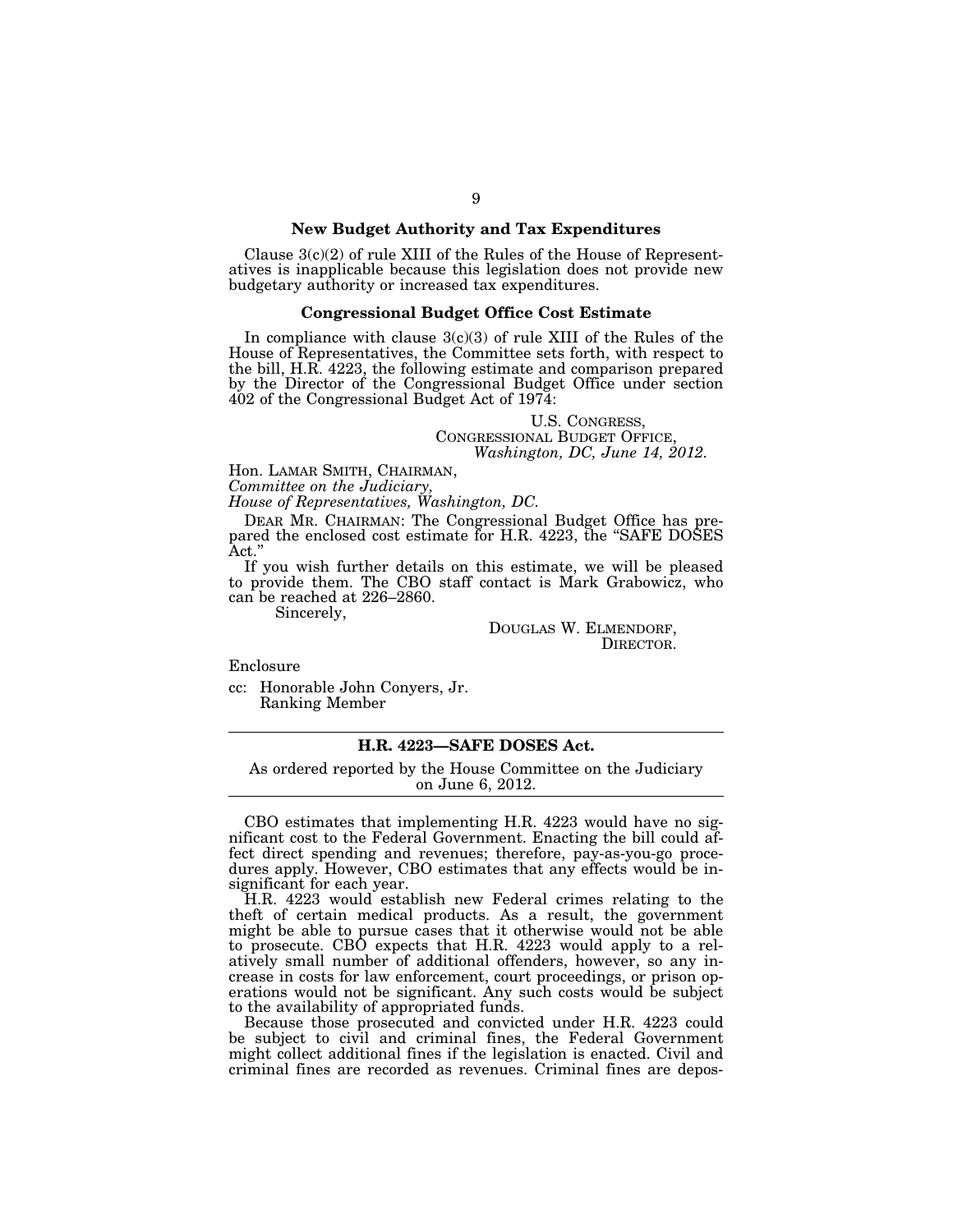ited in the Crime Victims Fund and later spent. CBO expects that any additional revenues and direct spending would not be significant because of the relatively small number of cases likely to be affected.

H.R. 4223 contains no intergovernmental or private-sector mandates as defined in the Unfunded Mandates Reform Act and would impose no costs on State, local, or tribal governments.

On March 16, 2012, CBO transmitted a cost estimate for S. 1002, the Safe Doses Act, as ordered reported by the Senate Committee on the Judiciary on March 8, 2012. The two bills are similar and the cost estimates are the same.

The CBO staff contact for this estimate is Mark Grabowicz. The estimate was approved by Theresa Gullo, Deputy Assistant Director for Budget Analysis.

#### **Performance Goals and Objectives**

The Committee states that pursuant to clause  $3(c)(4)$  of rule XIII of the Rules of the House of Representatives, H.R. 4223, makes improvements to the criminal code that will help law enforcement officials pursue those who steal and traffic pre-retail medical cargo.

### **Advisory on Earmarks**

In accordance with clause 9 of rule XXI of the Rules of the House of Representatives, H.R. 4223 does not contain any congressional earmarks, limited tax benefits, or limited tariff benefits as defined in clause  $9(e)$ ,  $9(f)$ , or  $9(g)$  of Rule XXI.

### **Section-by-Section Analysis**

#### *Section 1. Short Title*

This section cites the short title of the Act as the ''Strengthening and Focusing Enforcement to Deter Organized Stealing and Enhance Safety Act" or "SAFE DOSES" Act of 2012.

### *Section 2. Theft of Medical Products*

This section adds a new section 670 to Title 18, "Theft of medical products.''

- (a) *Prohibited Conduct*. This subsection establishes the offenses of (1) stealing a ''pre-retail medical product'' or obtaining it by fraud; (2) falsifying the labeling or shipping documents of preretail medical products; (3) possessing, transporting or trafficking in a pre-retail medical product involved in a violation of  $(1)$  or  $(2)$ ;  $(4)$  fraudulently obtaining an expired or stolen preretail medical product; (5) fraudulently selling or distributing an expired or stolen pre-retail medical product; or (6) attempting or conspiring to violate (1) through (5).
- (b) *Aggravated Offenses*. This subsection establishes an aggravated offense where (1) the defendant is an employee or agent of an organization in the supply chain for the pre-retail medical product or (2) the violation involves violence or a deadly weapon, or causes serious bodily injury or death, or is the defendant's second offense under this section.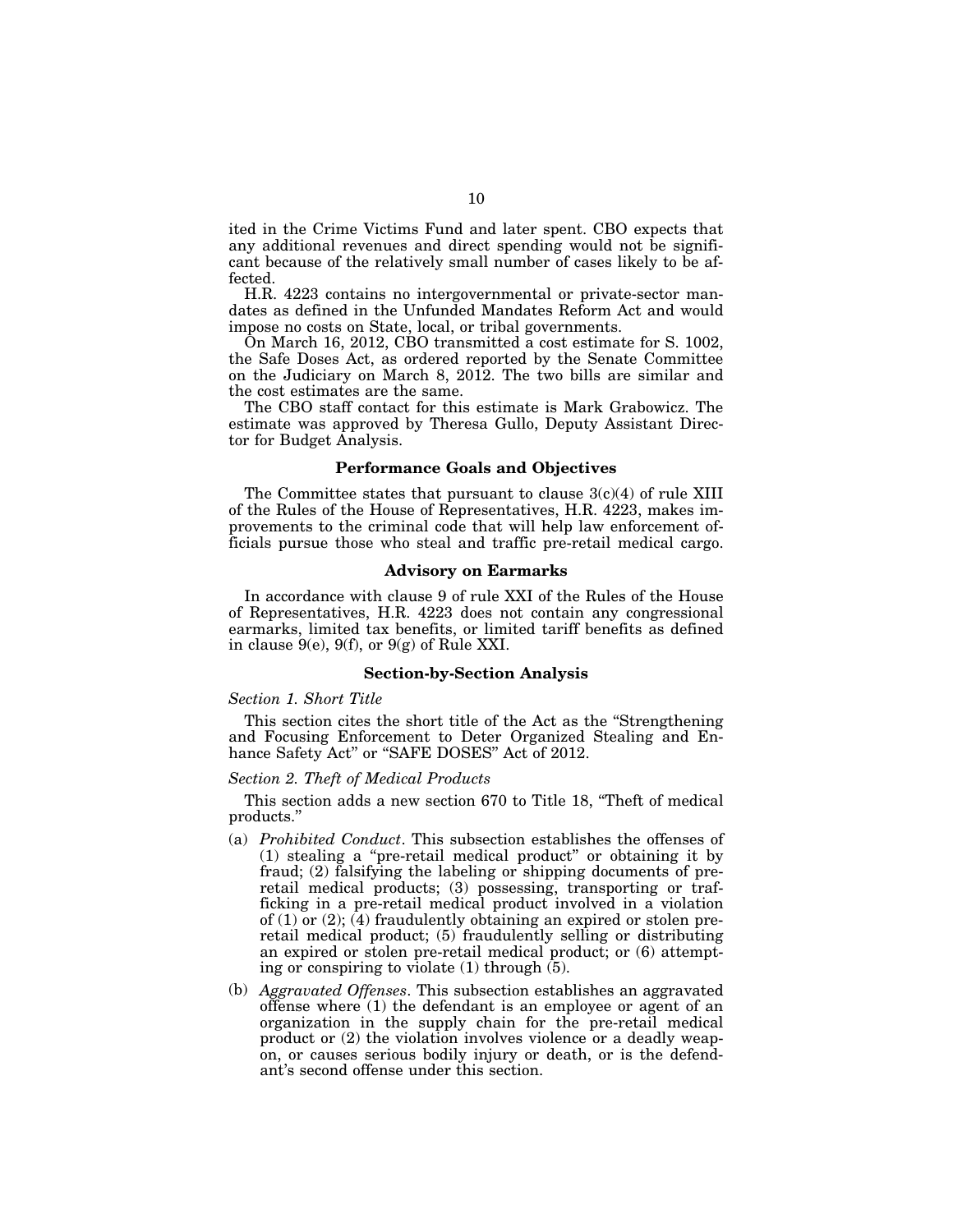- (c) *Criminal Penalties*. This subsection establishes that the penalty for a violation of this section shall be (1) up to 30 years if the offense causes serious bodily injury or death; (2) up to 20 years for the other aggravated offenses (unless the value is less than \$5,000, in which case the maximum is 5 years); (3) 15 years for products worth more than \$5,000; and (4) 3 years for products worth less than \$5,000.
- (d) *Civil Penalties*. This subsection allows whoever violates subsection (a) to be subject to a civil penalty up to three times the economic loss attributable to the violation, or one million dollars, whichever is greater.
- (e) *Definitions*. This subsection defines the term ''pre-retail medical product'' as a medical product that has not yet been made available for retail purchase by a consumer; it defines a ''medical product'' as a drug, biological product, device, medical food or infant formula, and incorporates existing US Code definitions for each of those terms; it defines ''supply chain'' to include manufacturers, wholesalers, distributors, brokers, pharmacies, hospitals and security companies.

#### *Section 3. Civil Forfeiture.*

This section adds theft of medical products to the list of offenses for which civil forfeiture is available.

#### *Section 4. Penalties for Theft Related Offenses.*

This section amends a handful of statutes that prosecutors presently use in cases of large-scale cargo theft to say that, when the offenses charged under those sections involve pre-retail medical products, they shall be punished under Section 670. This section also instructs the Attorney General to give increased priority to investigating and prosecuting crimes involving pre-retail medical products.

#### *Section 5. Amendment to Extend Wiretapping Authority to New Offense.*

This section adds theft of medical products to the list of offenses eligible for Title III wiretaps.

#### *Section 6. Required Restitution.*

This section adds theft of medical products to the list of crimes requiring a restitution order.

#### **Changes in Existing Law Made by the Bill, as Reported**

In compliance with clause 3(e) of rule XIII of the Rules of the House of Representatives, changes in existing law made by the bill, as reported, are shown as follows (existing law proposed to be omitted is enclosed in black brackets, new matter is printed in italics, existing law in which no change is proposed is shown in roman):

### **TITLE 18, UNITED STATES CODE**

\* \* \* \* \* \* \*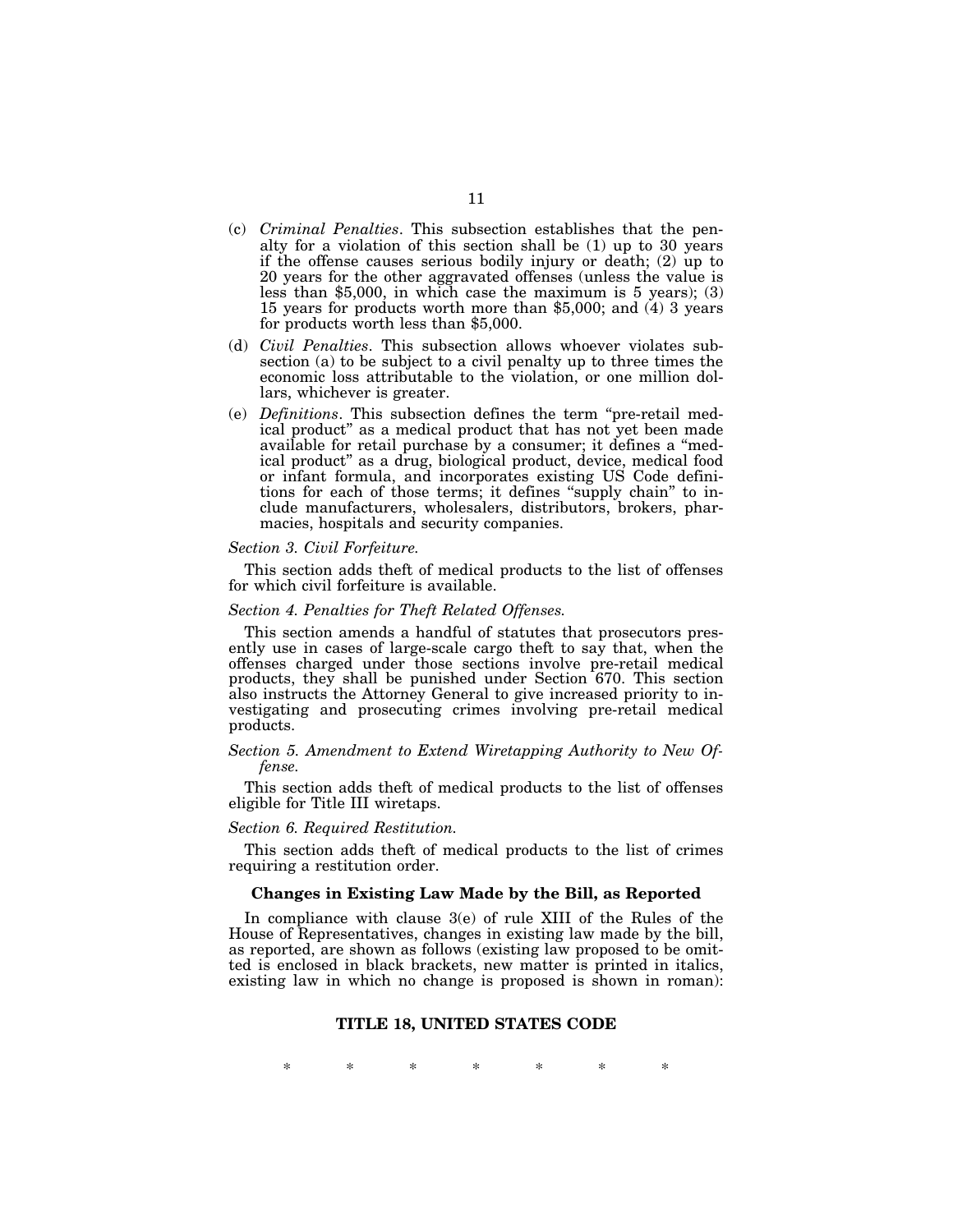## **PART I—CRIMES**

# \* \* \* \* \* \* \* **CHAPTER 31—EMBEZZLEMENT AND THEFT**

Sec. 641. Public money, property or records. \* \* \* \* \* \* \* \* *670. Theft of medical products.*  \* \* \* \* \* \* \*

#### **§ 659. Interstate or foreign shipments by carrier; State prosecutions**

Whoever embezzles, steals, or unlawfully takes, carries away, or conceals, or by fraud or deception obtains from any pipeline system, railroad car, wagon, motortruck, trailer, or other vehicle, or from any tank or storage facility, station, station house, platform or depot or from any steamboat, vessel, or wharf, or from any aircraft, air cargo container, air terminal, airport, aircraft terminal or air navigation facility, or from any intermodal container, trailer, container freight station, warehouse, or freight consolidation facility, with intent to convert to his own use any goods or chattels moving as or which are a part of or which constitute an interstate or foreign shipment of freight, express, or other property; or

\* \* \* \* \* \* \* Shall be fined under this title or imprisoned not more than 10 years, or both, but if the amount or value of such money, baggage, goods, or chattels is less than \$1,000, shall be fined under this title or imprisoned for not more than 3 years, or both. *If the offense involves a pre-retail medical product (as defined in section 670), it shall be punished under section 670 unless the penalties provided for under this section are greater.* 

\* \* \* \* \* \* \*

## *§ 670. Theft of medical products*

*(a) PROHIBITED CONDUCT.—Whoever, in, or using any means or facility of, interstate or foreign commerce—* 

*(1) embezzles, steals, or by fraud or deception obtains, or knowingly and unlawfully takes, carries away, or conceals a pre-retail medical product;* 

*(2) knowingly and falsely makes, alters, forges, or counterfeits the labeling or documentation (including documentation relating to origination or shipping) of a pre-retail medical product;* 

*(3) knowingly possesses, transports, or traffics in a pre-retail medical product that was involved in a violation of paragraph (1) or (2);* 

*(4) with intent to defraud, buys, or otherwise obtains, a preretail medical product that has expired or been stolen;* 

*(5) with intent to defraud, sells, or distributes, a pre-retail medical product that is expired or stolen; or* 

*(6) attempts or conspires to violate any of paragraphs (1) through (5);*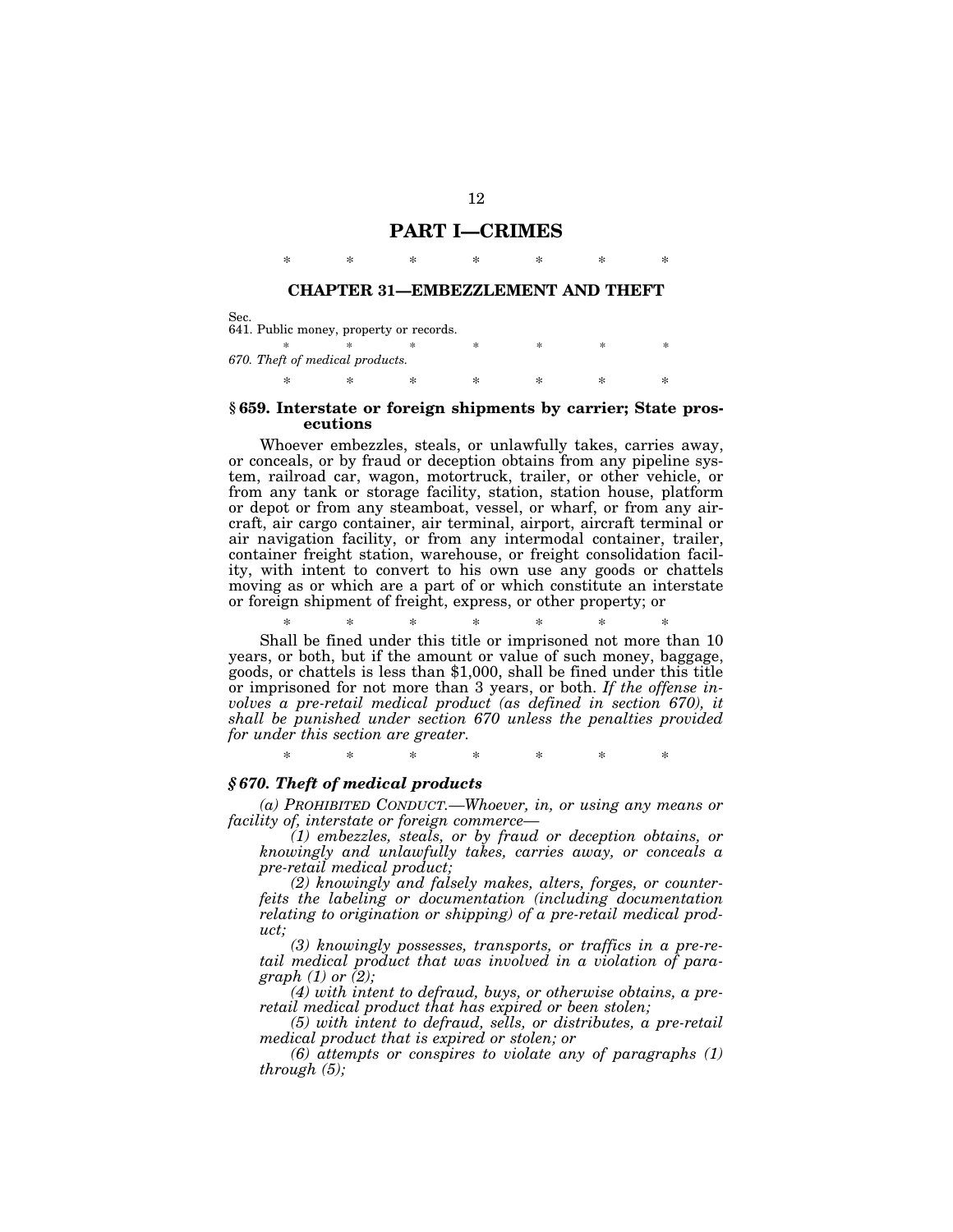*shall be punished as provided in subsection (c) and subject to the other sanctions provided in this section.* 

*(b) AGGRAVATED OFFENSES.—An offense under this section is an aggravated offense if—* 

*(1) the defendant is employed by, or is an agent of, an organization in the supply chain for the pre-retail medical product; or* 

*(2) the violation—* 

*(A) involves the use of violence, force, or a threat of violence or force;* 

*(B) involves the use of a deadly weapon;* 

*(C) results in serious bodily injury or death, including serious bodily injury or death resulting from the use of the medical product involved; or* 

*(D) is subsequent to a prior conviction for an offense under this section.* 

*(c) CRIMINAL PENALTIES.—Whoever violates subsection (a)—* 

*(1) if the offense is an aggravated offense under subsection (b)(2)(C), shall be fined under this title or imprisoned not more than 30 years, or both;* 

*(2) if the value of the medical products involved in the offense is \$5,000 or greater, shall be fined under this title, imprisoned for not more than 15 years, or both, but if the offense is an aggravated offense other than one under subsection (b)(2)(C), the maximum term of imprisonment is 20 years; and* 

*(3) in any other case, shall be fined under this title, imprisoned for not more than 3 years, or both, but if the offense is an aggravated offense other than one under subsection (b)(2)(C), the maximum term of imprisonment is 5 years.* 

*(d) CIVIL PENALTIES.—Whoever violates subsection (a) is subject to a civil penalty in an amount not more than the greater of—* 

*(1) three times the economic loss attributable to the violation; or* 

*(2) \$1,000,000.* 

*(e) DEFINITIONS.—In this section—* 

*(1) the term ''pre-retail medical product'' means a medical product that has not yet been made available for retail purchase by a consumer;* 

*(2) the term ''medical product'' means a drug, biological product, device, medical food, or infant formula;* 

*(3) the terms ''device'', ''drug'', ''infant formula'', and ''labeling'' have, respectively, the meanings given those terms in section 201 of the Federal Food, Drug, and Cosmetic Act;* 

*(4) the term ''biological product'' has the meaning given the term in section 351 of the Public Health Service Act;* 

*(5) the term ''medical food'' has the meaning given the term in section 5(b) of the Orphan Drug Act; and* 

*(6) the term ''supply chain'' includes manufacturer, wholesaler, repacker, own-labeled distributor, private-label distributor, jobber, broker, drug trader, transportation company, hospital, pharmacy, or security company.* 

\* \* \* \* \* \* \*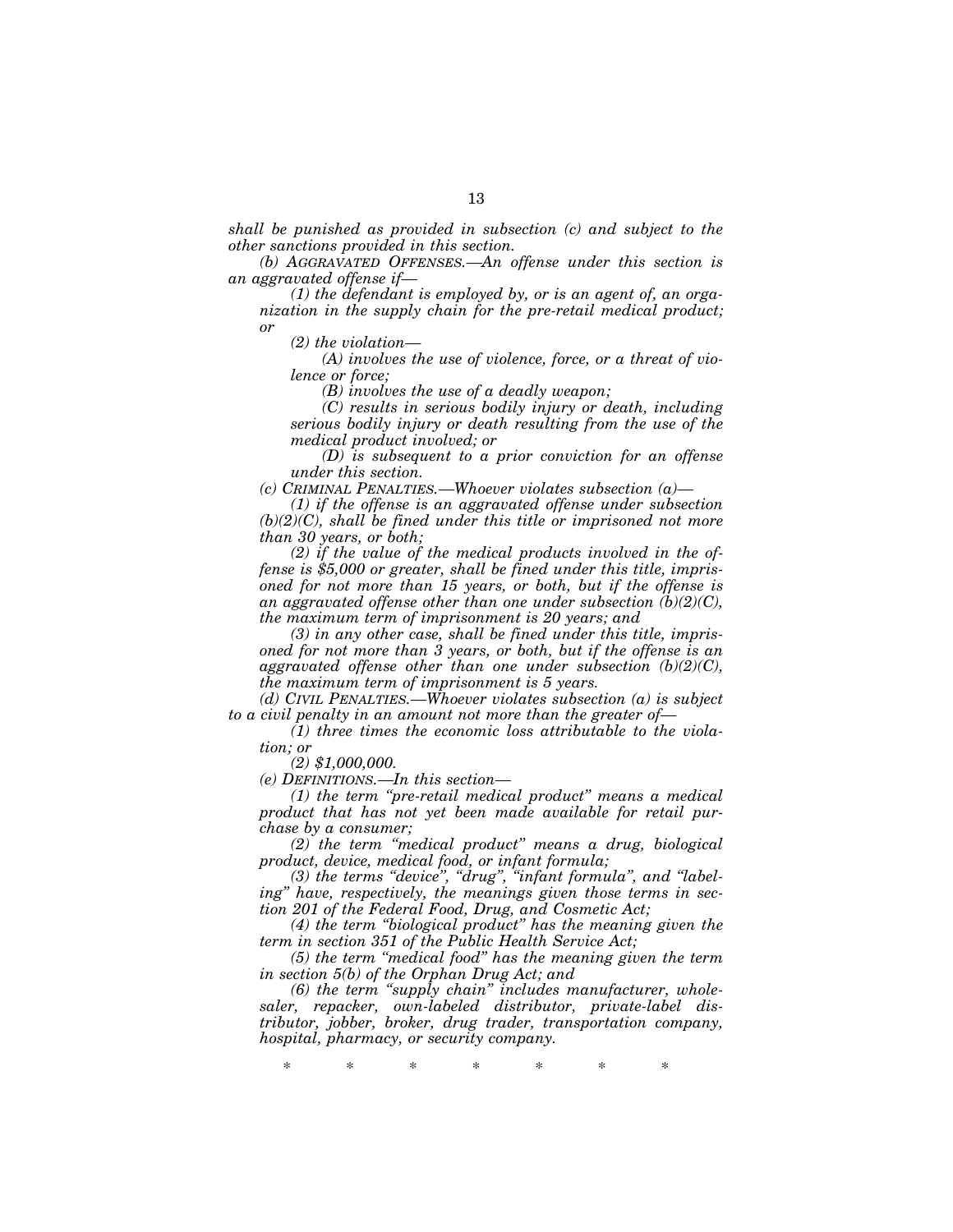# **CHAPTER 46—FORFEITURE**  \* \* \* \* \* \* \*

#### **§ 981. Civil forfeiture**

 $(a)(1)$  The following property is subject to forfeiture to the United States:  $(A) * * * *$ 

\* \* \* \* \* \* \*

(C) Any property, real or personal, which constitutes or is derived from proceeds traceable to a violation of section 215, 471, 472, 473, 474, 476, 477, 478, 479, 480, 481, 485, 486, 487, 488, 501, 502, 510, 542, 545, 656, 657, *670,* 842, 844, 1005, 1006, 1007, 1014, 1028, 1029, 1030, 1032, or 1344 of this title or any offense constituting ''specified unlawful activity'' (as defined in section  $1956(c)(7)$  of this title), or a conspiracy to commit such offense.

\* \* \* \* \* \* \*

#### **CHAPTER 95—RACKETEERING**

\* \* \* \* \* \* \*

**§ 1952. Interstate and foreign travel or transportation in aid of racketeering enterprises** 

 $(a) * * *$ 

\* \* \* \* \* \* \* *(d) If the offense under this section involves an act described in paragraph (1) or (3) of subsection (a) and also involves a pre-retail medical product (as defined in section 670), the punishment for the offense shall be the same as the punishment for an offense under section 670 unless the punishment under subsection (a) is greater.* 

#### **§ 1957. Engaging in monetary transactions in property derived from specified unlawful activity**

\* \* \* \* \* \* \*

 $(a) * * *$ 

 $(b)(1)$  Except as provided in paragraph  $(2)$ , the punishment for an offense under this section is a fine under title 18, United States Code, or imprisonment for not more than ten years or both. *If the offense involves a pre-retail medical product (as defined in section 670) the punishment for the offense shall be the same as the punish*ment for an offense under section 670 unless the punishment under *this subsection is greater.* 

\* \* \* \* \* \* \*

## **CHAPTER 103—ROBBERY AND BURGLARY**

\* \* \* \* \* \* \*

## **§ 2117. Breaking or entering carrier facilities**

Whoever breaks the seal or lock of any railroad car, vessel, aircraft, motortruck, wagon or other vehicle or of any pipeline system, containing interstate or foreign shipments of freight or express or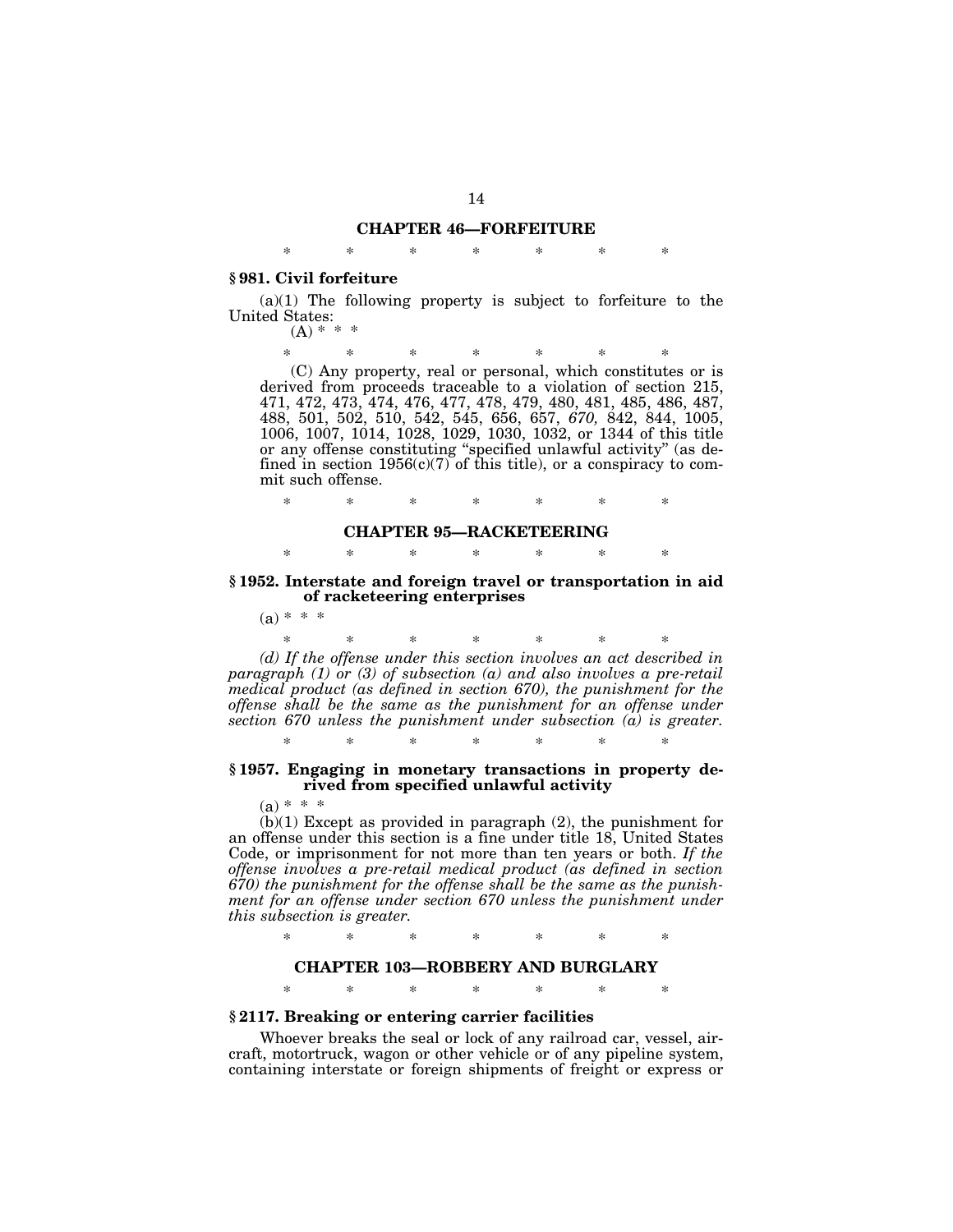other property, or enters any such vehicle or pipeline system with intent in either case to commit larceny therein, shall be fined under this title or imprisoned not more than ten years, or both. *If the offense involves a pre-retail medical product (as defined in section 670) the punishment for the offense shall be the same as the punishment for an offense under section 670 unless the punishment under this section is greater.* 

\* \* \* \* \* \* \*

#### **CHAPTER 113—STOLEN PROPERTY**

## \* \* \* \* \* \* \*

## **§ 2314. Transportation of stolen goods, securities, moneys, fraudulent State tax stamps, or articles used in counterfeiting**

Whoever transports, transmits, or transfers in interstate or foreign commerce any goods, wares, merchandise, securities or money, of the value of \$5,000 or more, knowing the same to have been stolen, converted or taken by fraud; or

\* \* \* \* \* \* \* Shall be fined under this title or imprisoned not more than ten years, or both. *If the offense involves a pre-retail medical product (as defined in section 670) the punishment for the offense shall be the same as the punishment for an offense under section 670 unless the punishment under this section is greater.* 

### **§ 2315. Sale or receipt of stolen goods, securities, moneys, or fraudulent State tax stamps**

\* \* \* \* \* \* \*

Whoever receives, possesses, conceals, stores, barters, sells, or disposes of any goods, wares, or merchandise, securities, or money of the value of \$5,000 or more, or pledges or accepts as security for a loan any goods, wares, or merchandise, or securities, of the value of \$500 or more, which have crossed a State or United States boundary after being stolen, unlawfully converted, or taken, knowing the same to have been stolen, unlawfully converted, or taken; or

\* \* \* \* \* \* \* Shall be fined under this title or imprisoned not more than ten

years, or both. *If the offense involves a pre-retail medical product (as defined in section 670) the punishment for the offense shall be the same as the punishment for an offense under section 670 unless the punishment under this section is greater.* 

\* \* \* \* \* \* \*

## **CHAPTER 119—WIRE AND ELECTRONIC COMMUNICA-TIONS INTERCEPTION AND INTERCEPTION OF ORAL COMMUNICATIONS**

\* \* \* \* \* \* \*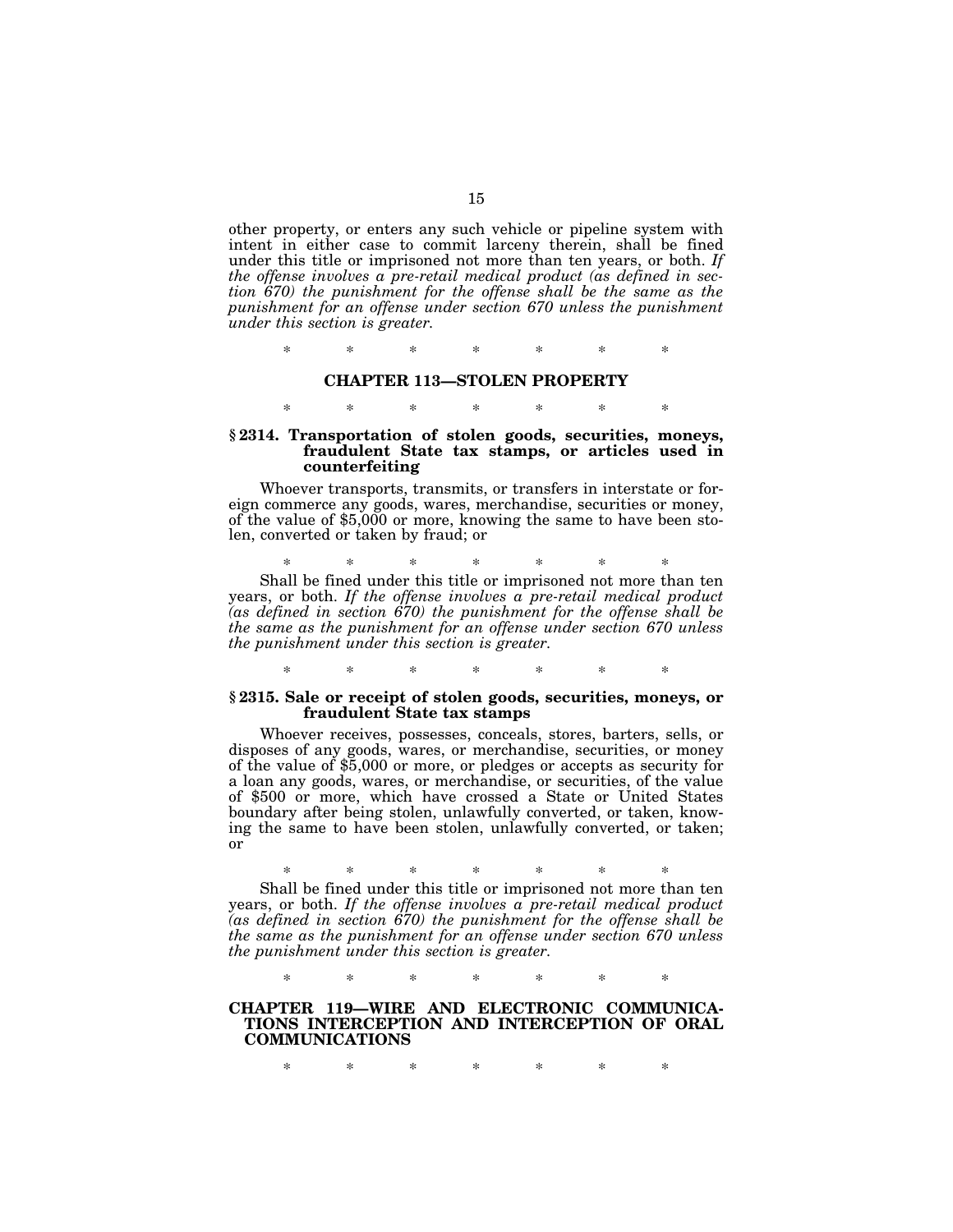### **§ 2516. Authorization for interception of wire, oral, or electronic communications**

(1) The Attorney General, Deputy Attorney General, Associate Attorney General, or any Assistant Attorney General, any acting Assistant Attorney General, or any Deputy Assistant Attorney General or acting Deputy Assistant Attorney General in the Criminal Division or National Security Division specially designated by the Attorney General, may authorize an application to a Federal judge of competent jurisdiction for, and such judge may grant in conformity with section 2518 of this chapter an order authorizing or approving the interception of wire or oral communications by the Federal Bureau of Investigation, or a Federal agency having responsibility for the investigation of the offense as to which the application is made, when such interception may provide or has provided evidence of—

 $(a) * * *$ 

\* \* \* \* \* \* \*

(r) any criminal violation of section 1 (relating to illegal restraints of trade or commerce), 2 (relating to illegal monopolizing of trade or commerce), or 3 (relating to illegal restraints of trade or commerce in territories or the District of Columbia) of the Sherman Act  $(15 \text{ U.S.C. } 1, 2, 3)$ ; [or]

*(s) any violation of section 670 (relating to theft of medical products); or* 

 $[(s)]$  (*t*) any conspiracy to commit any offense described in any subparagraph of this paragraph.

\* \* \* \* \* \* \*

## **PART II—CRIMINAL PROCEDURE**

\* \* \* \* \* \* \*

**CHAPTER 232—MISCELLANEOUS SENTENCING PROVISIONS** 

# \* \* \* \* \* \* \* **§ 3663A. Mandatory restitution to victims of certain crimes**   $(a) * * *$

\* \* \* \* \* \* \*  $(c)(1)$  This section shall apply in all sentencing proceedings for convictions of, or plea agreements relating to charges for, any offense—

(A) that is—

 $(i) * * *$ 

(ii) an offense against property under this title, or under section 416(a) of the Controlled Substances Act (21 U.S.C. 856(a)), including any offense committed by fraud or deceit;  $\lceil \text{or} \rceil$ 

(iii) an offense described in section 1365 (relating to tampering with consumer products); [and] or